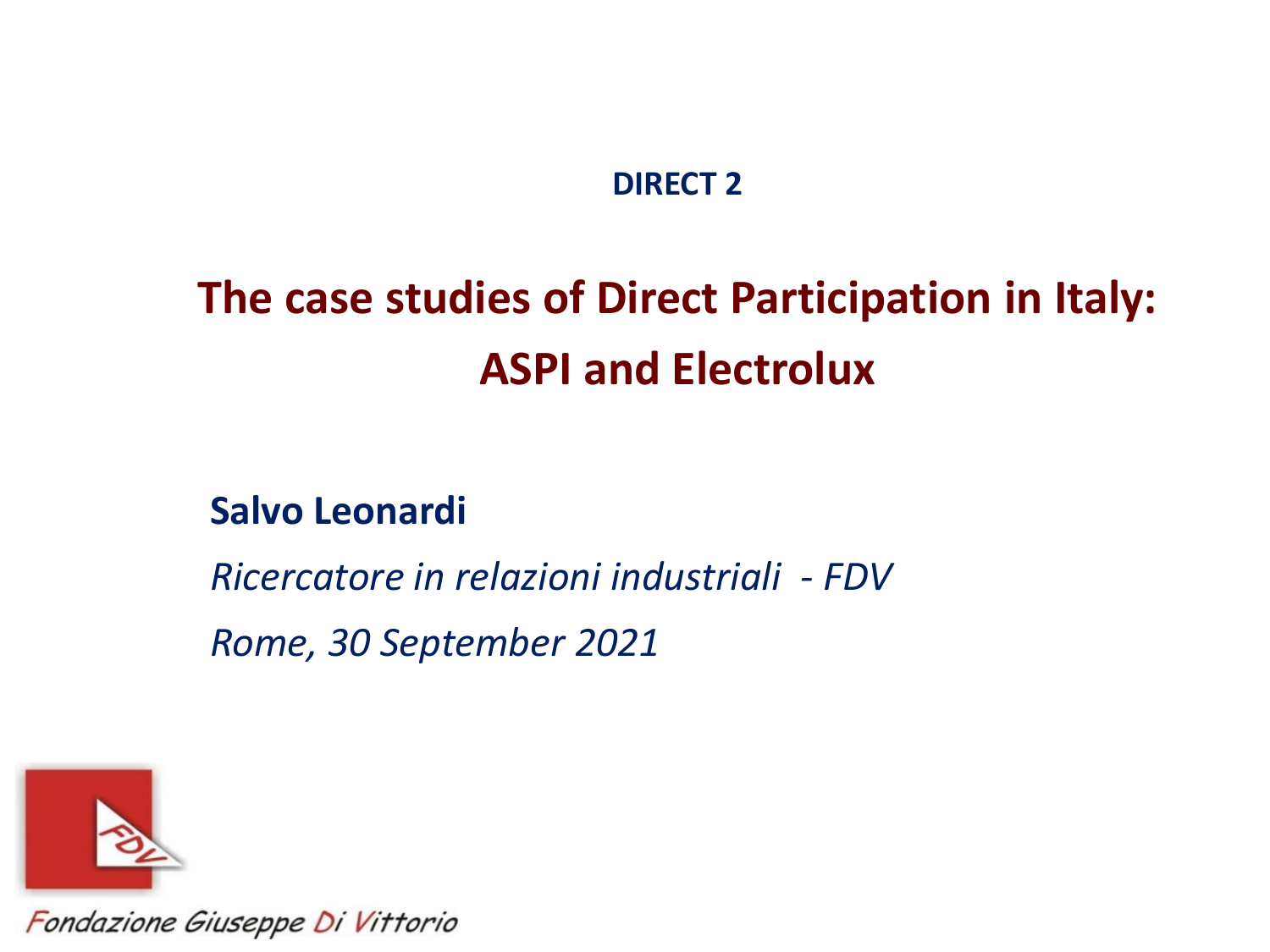## **Two case studies in progress**

### **1. Highways for Italy** (ASPI - *Autostrade per l'Italia*) Infrastructures & Mobility (Services)

5 Interviews: (all face-to-face)

- $\triangleright$  Nat. Secr. FILT-CGIL),
- $\triangleright$  Dipart. Nat. Mobility FILT-CGIL,
- $\triangleright$  Nat. Resp. & Rep, FIT-CISL ASPI),
- Nat. Resp. I.R & HRM ASPI, scheduled the 5 October

#### **2. Electrolux**

#### Houseold Appliances (Manufacturing)

- $\triangleright$  3 interviews via e-mail with 2 wp reps and 1 T.U. official; two still pending with 1 Nat. and 1 Reg. official
- 1 National workshop scheduled in Milan for mid-November: *The challenge of direct participation for new industrial relations at the time of digitization: the case of Electrolux*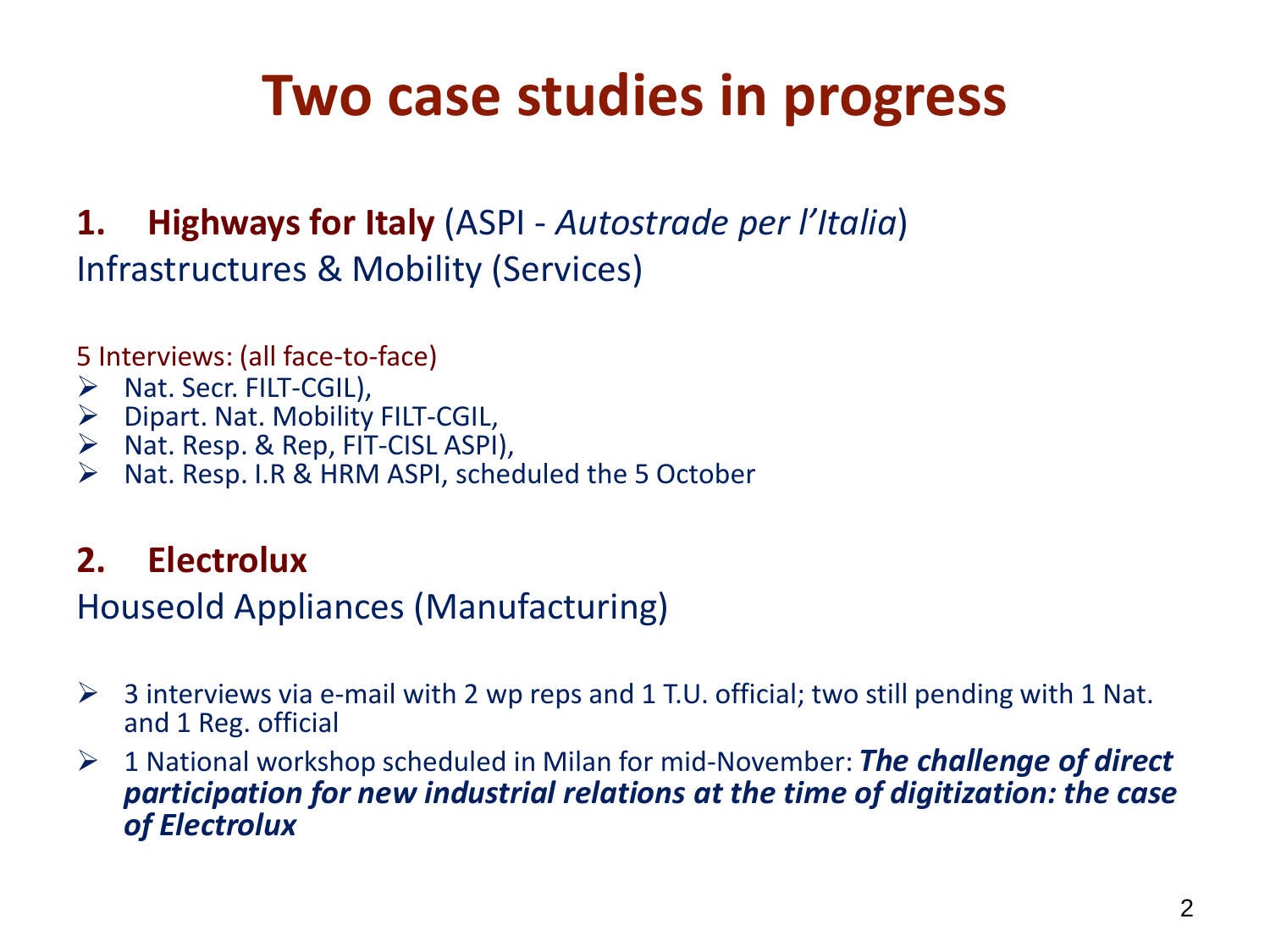### **The Case of ASPI**

ASPI is an Italian joint-stock company and one of the major European concessionaires for the construction and management of toll highways and related maintenance.

Once public, than privatized, now again public after the disaster of the collapse of a bridge in Genova 2018, with 48 dead. In March 2022, ASPI will join the Holding Reti Autostradali, which will own 88% of the share capital, and which refers to the State (51.0%), Blackstone Infrastructure Partners (24, 5%) and Macquarie Asset Management (24.5%).

With the new Industrial Plan, aims to be a leader in integrated and ecosustainable mobility services.

5.000 employees. Still a quite high rate of unionization (around 65%), though declining, as the old core of membership – the motorway toll booth - is more and more replaced by generational turn-over and cash automation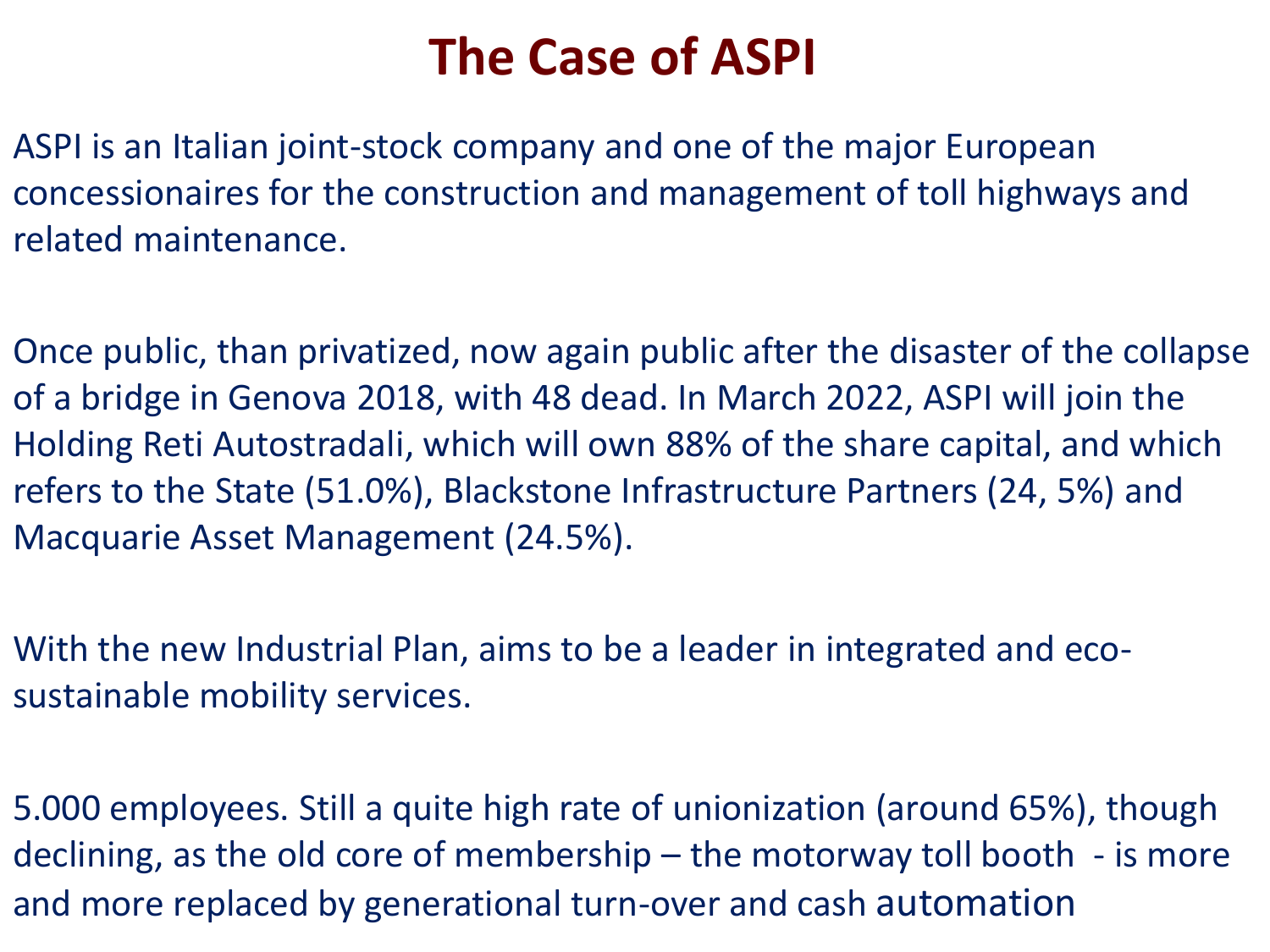# **The industrial relations system**

- Two CB levels: a) National industry-wide, b) Corporate level, subarticulated in territorial production units.
- A "strategic centrality" of a renewed I.R. and "enhancement and motivation of human resources"
- $\triangleright$  I&C rights on projects about technological and organizational changes. In the case of introduction of new technologies, the company will give "specific prior notice" to the union reps
- $\triangleright$  "Joint corporate observatory" in charge of monitoring training projects aimed at professional conversion and retraining, with particular reference to the evolution of technologies and interventions aimed at promoting "cultural change" and "adaptation to levels of professionalism consistent with the organizational and technological evolution of the company "
- $\triangleright$  The deep restructuring of recent years, with wider forms of automation and digitization, has had limited occupational impact, through negotiated staff relocation and blocking the turn-over of those who retired. No collective dismissals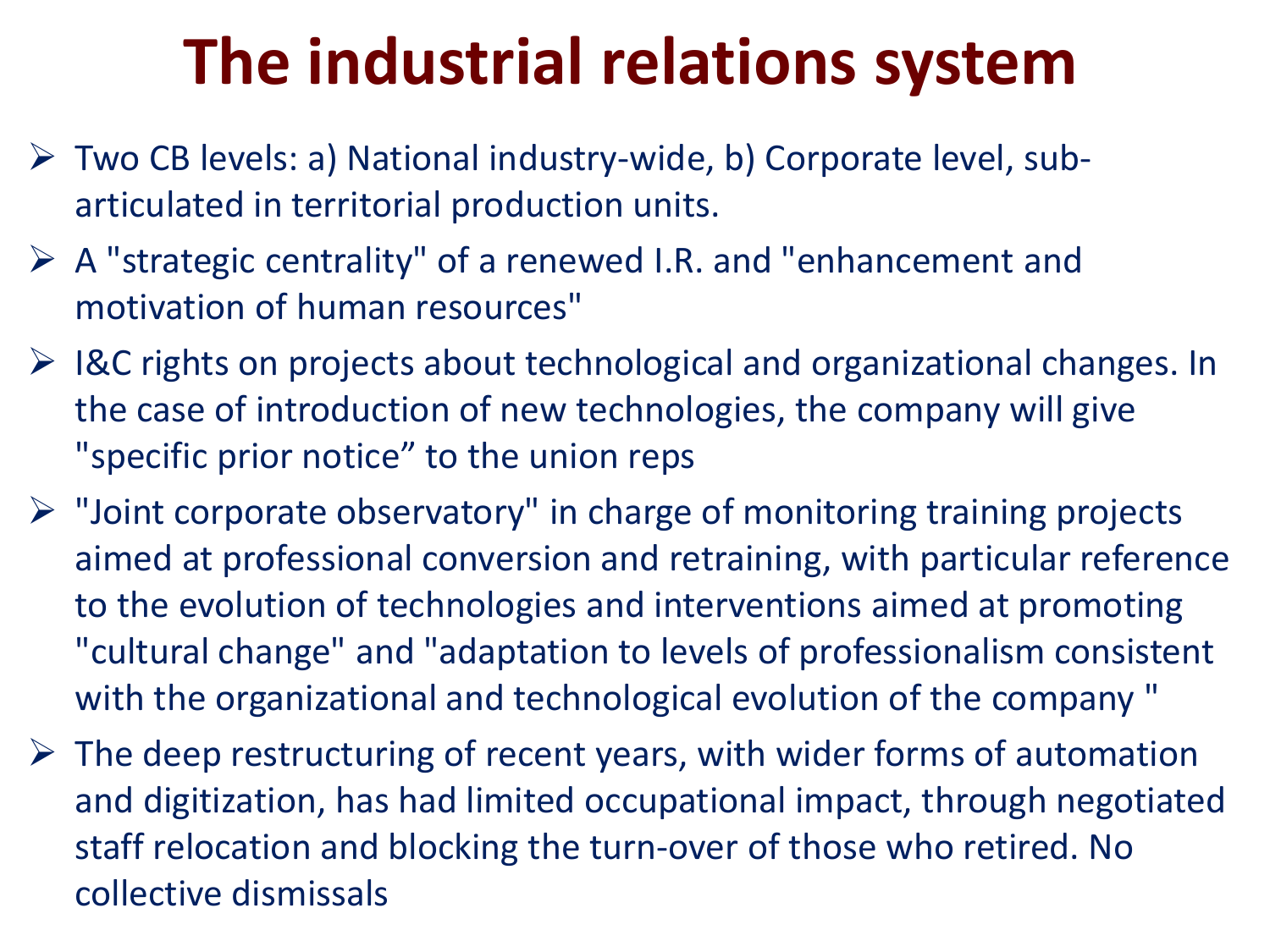# **Dp at ASPI**

- $\triangleright$  A review of the HRM, aiming at empowering the spirit of individual initiative and interdependence of the team work.
- The "Give Worth" Project; a **focus group** of 200 people, supported by external experts and consultants, and a survey with over 1000 employees involved with questionnaire on organizational change.
- **Teamworking**: widespread especially in the higher branches of the company organization; especially those involved in computer and engineering design. *Autostrade Tech* is the most interested branch to date (*to be deepened in the forthcoming interview with the management*).
- The **Digital Transformation Team** has carried out several assessments to draw a mapping on current processes and define areas of intervention and improvement.
- Project "Motorway Together". **Audits** with employees to investigate problems and needs to support people in work from remote, during the pandemic crisis and lockdown (psychologists; home entertinement; free vaccination)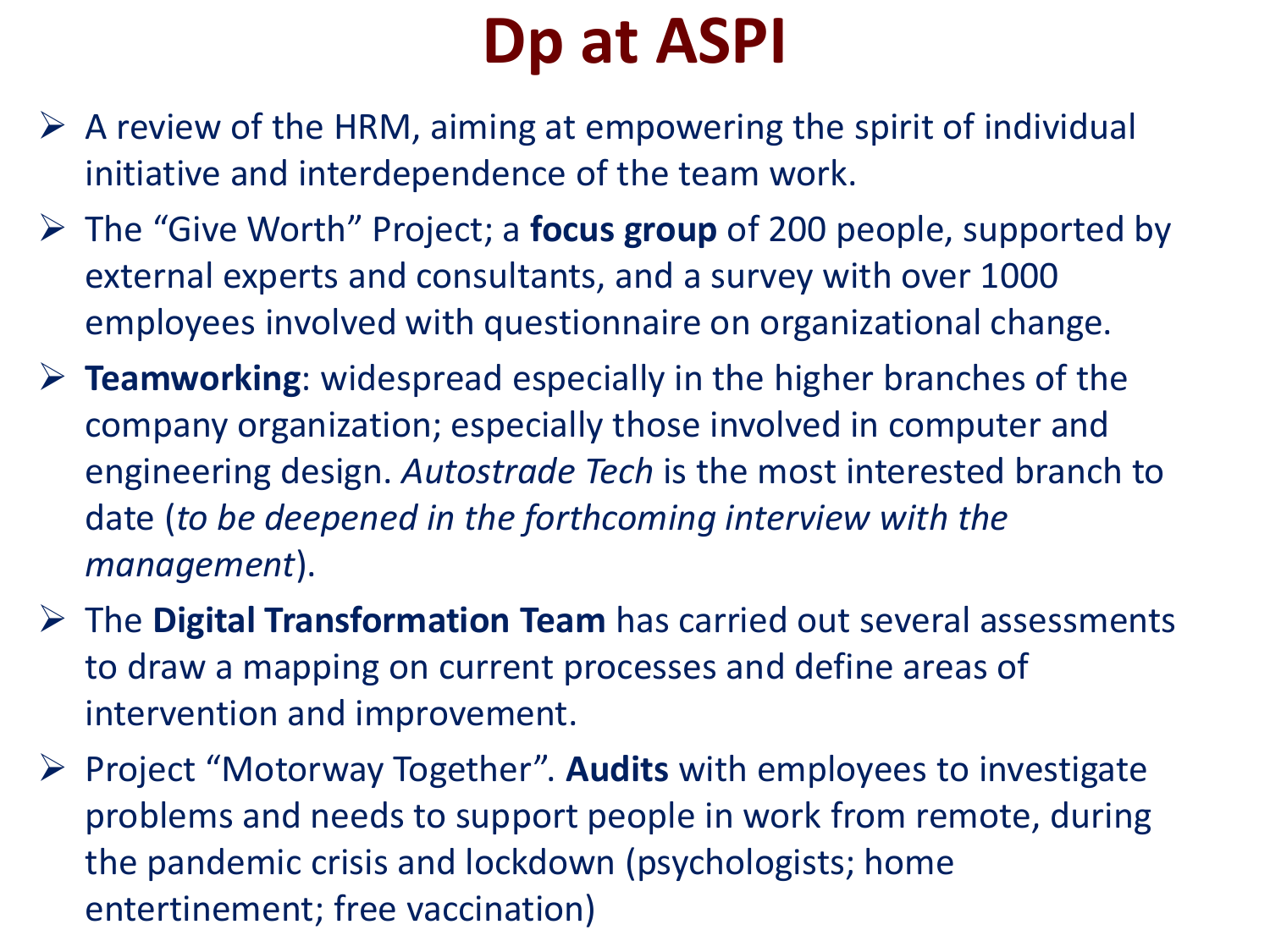### **New technologies and digitization**

- Over the last 15 years, the main technological innovation with a strong impact on **jobs and work organization**, has been the replacement of the old counters of motorway tolls through automatic cash machines, telepass, cards and other forms of payment.
- The control of any malfunctions, at the counters, will increasingly be exercised remotely, by a relatively centralized number of surveillance centers.
- **Digitization** is one of the guidelines of the 2023 *Strategic Transformation Plan*. With the "*Digital Transformation. Let's make way for the future* ", the company aims in 5 years to reach a digital maturity in all sectors of the company's activity. The overall investment for the new system will be over 60 million euros.
- The creation of an IBM **Artificial Intelligence platform**, which will allow the monitoring of 4,500 works on motorway network, through the use of drones equipped with an automatic flight plan, topographic laser-scanners and very high resolution cameras. The **Internet of Things** (IoT) and **3D digital modeling** will also be used; radiographs of the concrete and material to prevent any possible deterioration and risks of collapses.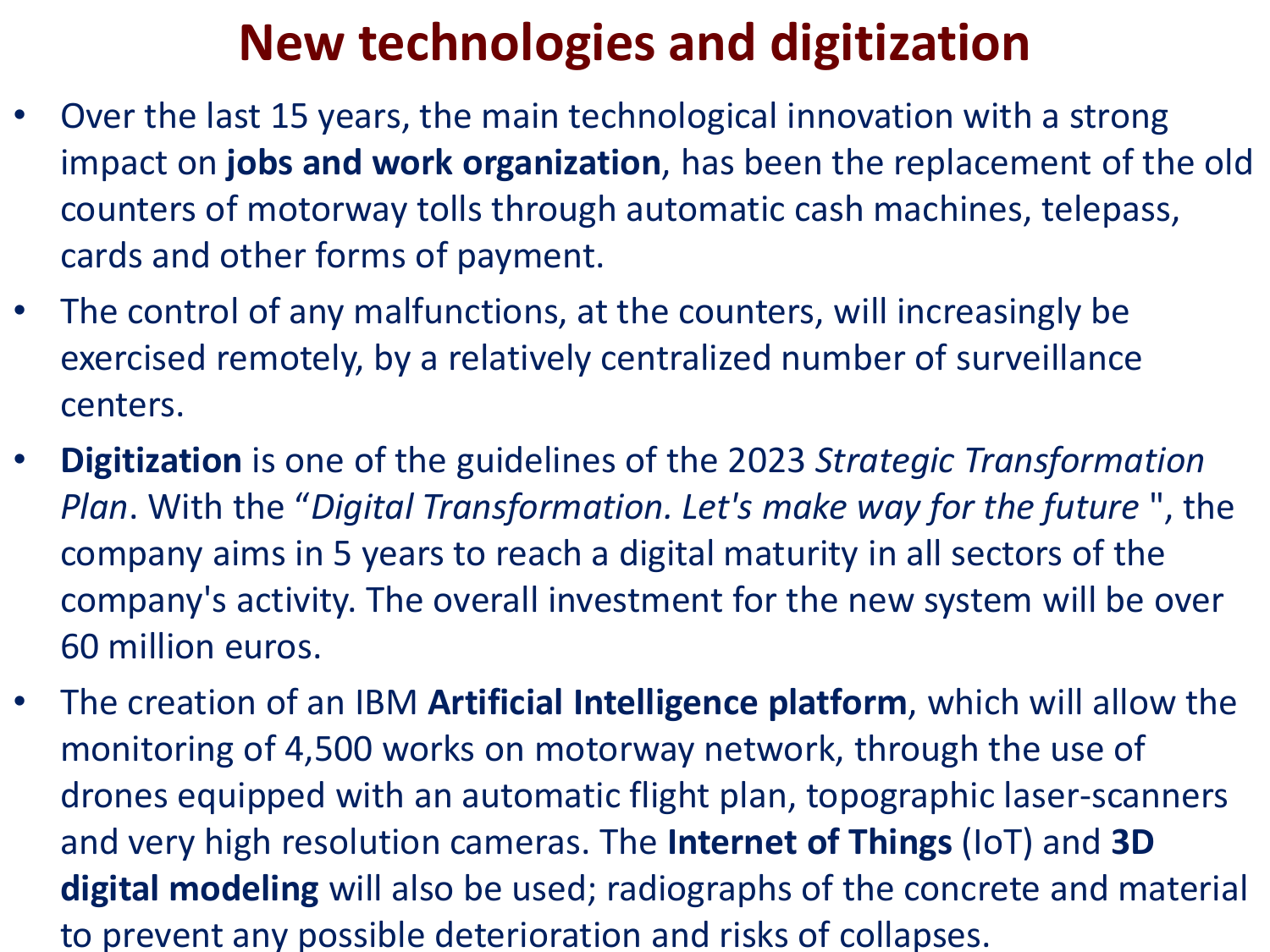## **The impact on employment relationships**

- $\triangleright$  Rejuvenation through a generational and professional turn-over, with incentives for earlier retirements, tasks relocations and upskilling training, hiring of over 2,900 engineers, technicians and researchers in the next 3 years.
- $\triangleright$  To increasing the skills of human resources (upskilling) and develop skills by covering new roles (reskilling), also through the use of forms of **job rotation**.
- $\triangleright$  All workers are encouraged to make increasingly greater use of the digital tools made available by the company. According to the collective agreement of April 2021 on the performance bonus, the 10% of the prize will be awarded on the basis of the percentage of average accessions and use of the digital tools in a month.
- *"There has been a widespread resistance to technological change of senior and low-skilled workers to the organizational change of their work, seen as a challenge but also as a threat" (Nat. T.U. official)*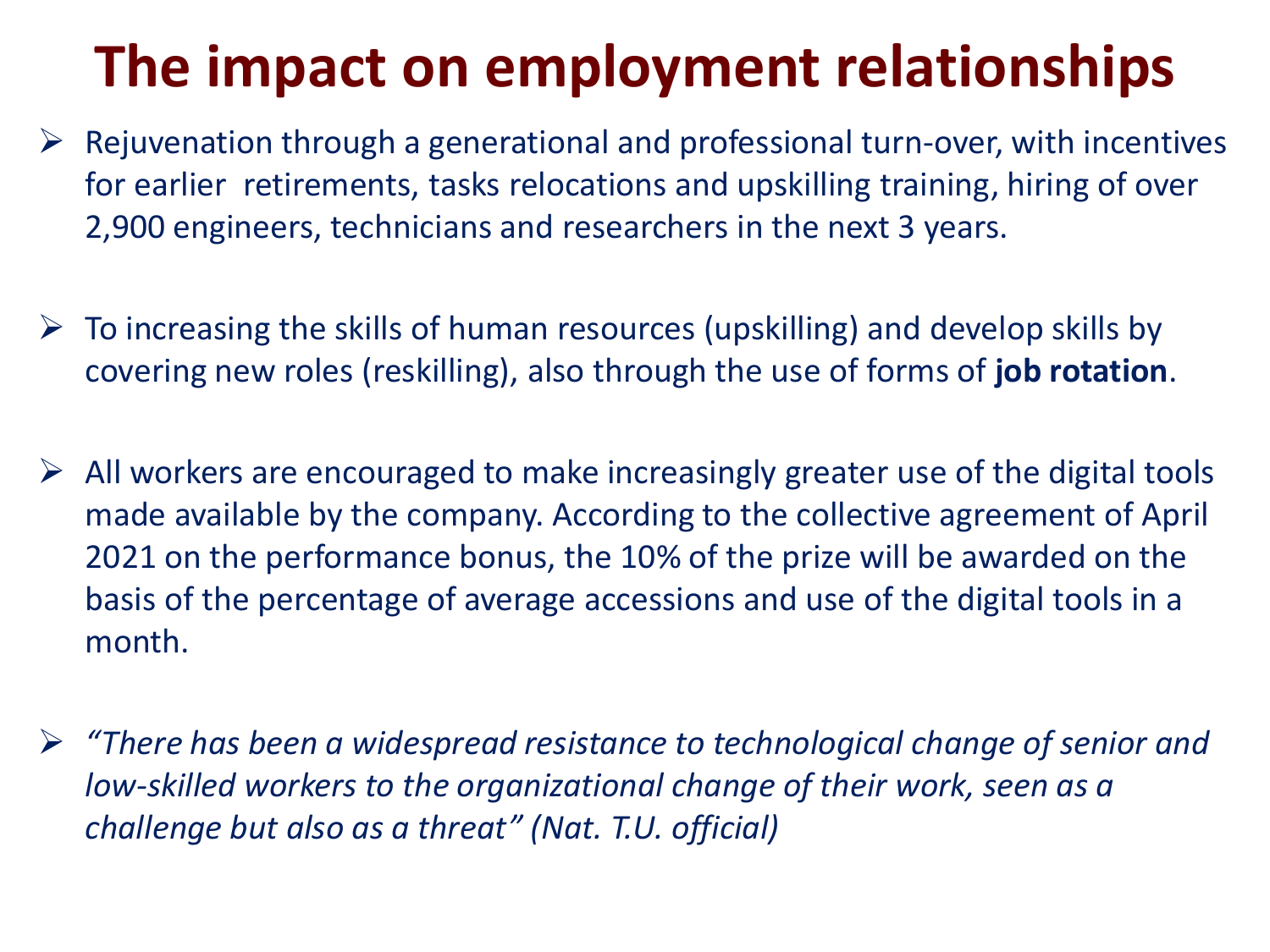## **The trade unions viewpoints**

- $\triangleright$  General consensus about the need for a substantial modernization of the production system and work organization, including the digital technologies.
- *"The problem is to manage change together. The company is running and we cannot be left behind or pushed aside " (T.U. Nat. Official)*
- $\triangleright$  DP and digitization can help to raise workers' average satisfaction with their jobs; skills enrichment, job rotation and continuous training, professional knowledge. Very appreciated improvements on H&S, both of workers and users.
- $\triangleright$  Need to prevent outsourcing and fragmentation processes from taking place in the name of organizational change, capable of eroding the unity of the CB perimeter that today regulates all the professional categories linked to the cycle as a whole.
- $\triangleright$  Unions aim to coordinate change, anticipating and closely following its planning and implementation.
- $\triangleright$  Unions fear that, through an overly accelerated generational and professional changeover, the representativeness of the union in the company could be significantly reduced, with consequences destined to be felt for everyone, in terms of guarantees and quality of work.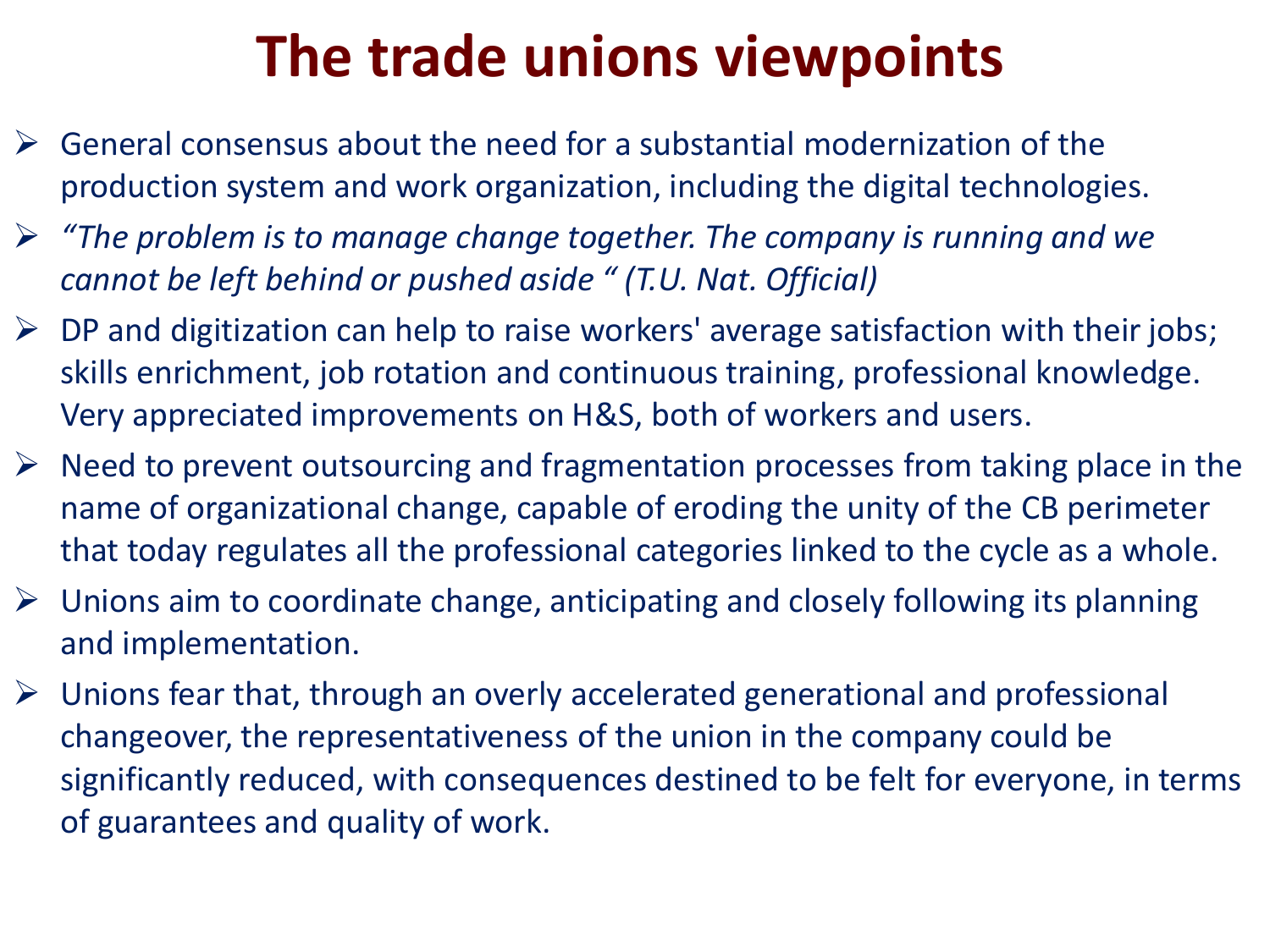## **Electrolux**

- $\triangleright$  Electrolux is a Swedish multinational specialized in the production of household appliances. One of the top 3 world producers, with brands like AEG, White-Westinghouse, Frigidaire, Kelvinator, Zanussi and others.
- $\geq$  60 million buyers in 150 countries on all continents.
- $\geq$  40 factories worldwide for the assembly of household appliances and the production of components and accessories.
- $\geq$  47,543 direct employees all over the world; *4* within the EU. The top five are Brazil (6,999), the US (6,610), Poland (5,461), Mexico (4,829), **Italy** (4,611), where the main plants are 5. For each direct employee it is estimated that there is at least one other in the supply chain.
- $\triangleright$  The average wage in the Italian plants is of 28,000 euros per year, close to 29 thousand of the EU average in the sector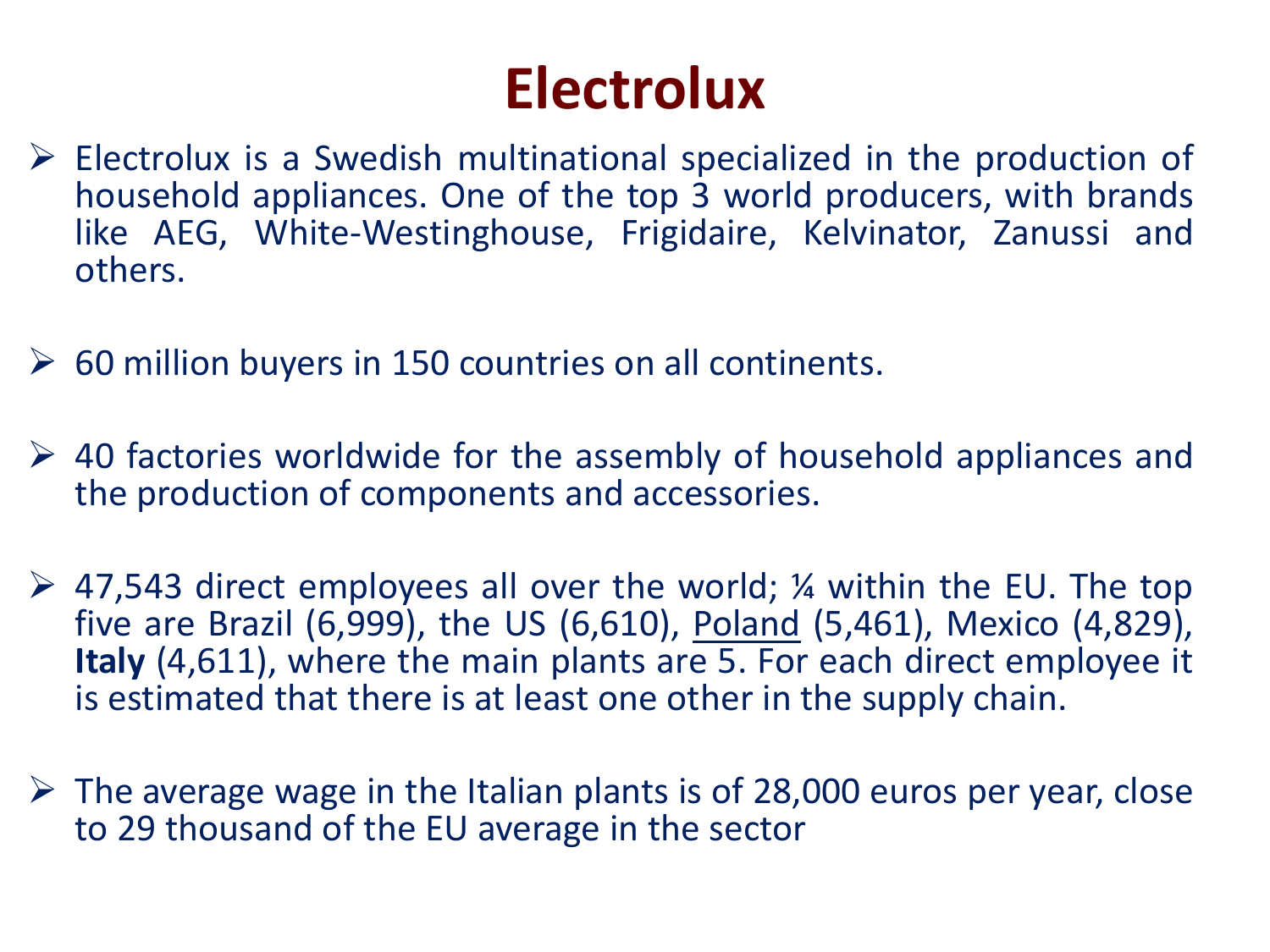# **The industrial relations**

- A **participatory «best practice»** in the Italian system. Electrolux, ever since it bore the name of Zanussi, has played an important role in the Italian context of bargaining and trade union relations.
- $\triangleright$  The Swedish ownership has been stimulating the adoption of HRM models more inspired by participatory approaches, together with the socio-technical suggestions that have come from Japan and its managerial paradigm (lean production; TQM; Kaizen, etc.),
- **Indirect participation** is largely ruled by the national industry agreement: I&C rights; joint committees; Observatories for the anticipation of change, including the technological one
- 50% of **union density** in average and an organized system of decentralized collective bargaining, framed and in the shadow of the metalworking national agreement.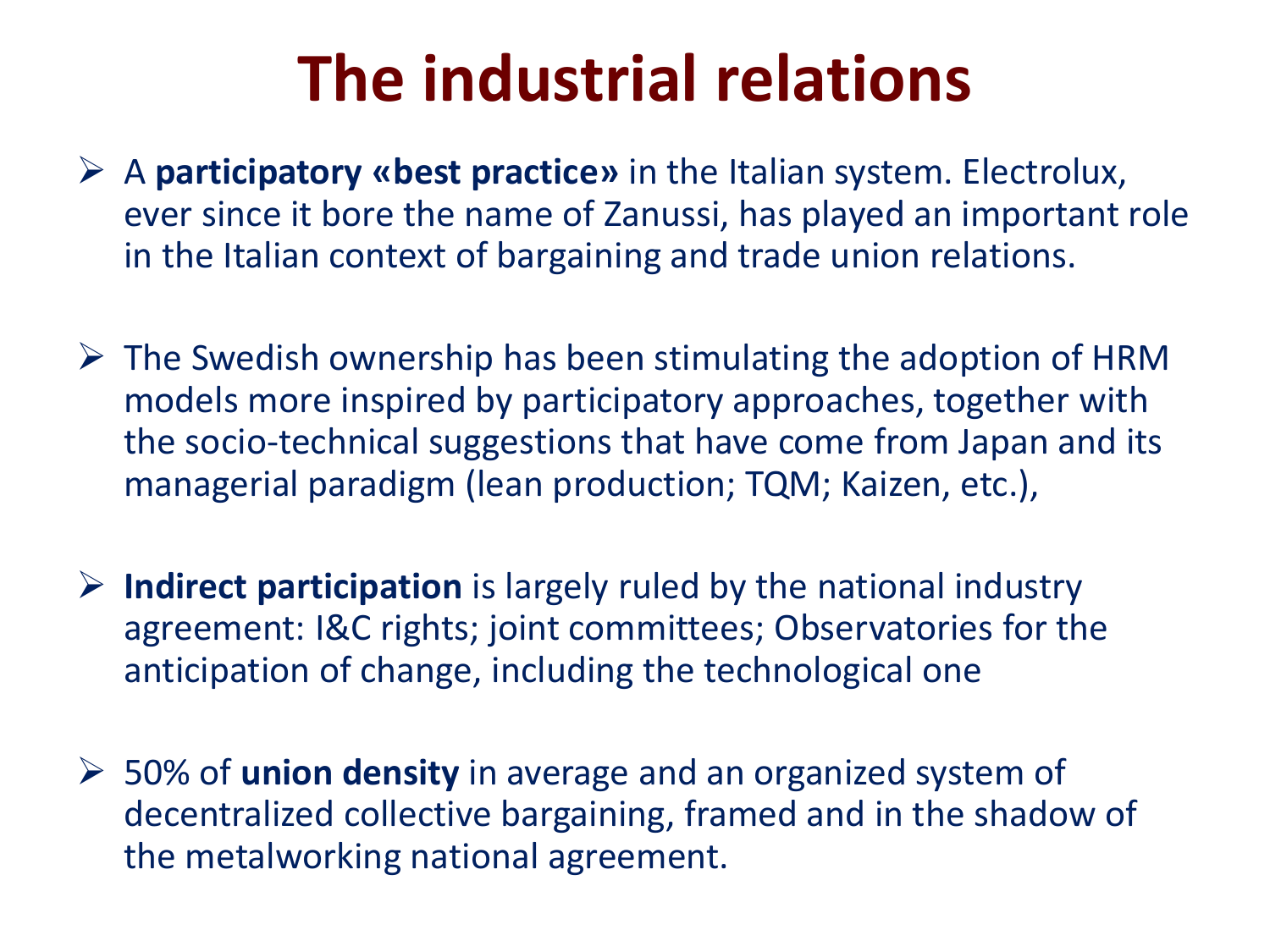# **The Swedish culture and the HRM**

"*For Swedish culture, the trade union is an active part in industrial processes. In Italy it was considered useful to continue this form of confrontation".* 

*"At the managerial level, on both sides, the participatory model is positively perceived and has favored in this sense, also on trade union relations and cultural change".* 

*"However, this does not always happen at the plant level in the local organization" (T.U. Rep. 1).*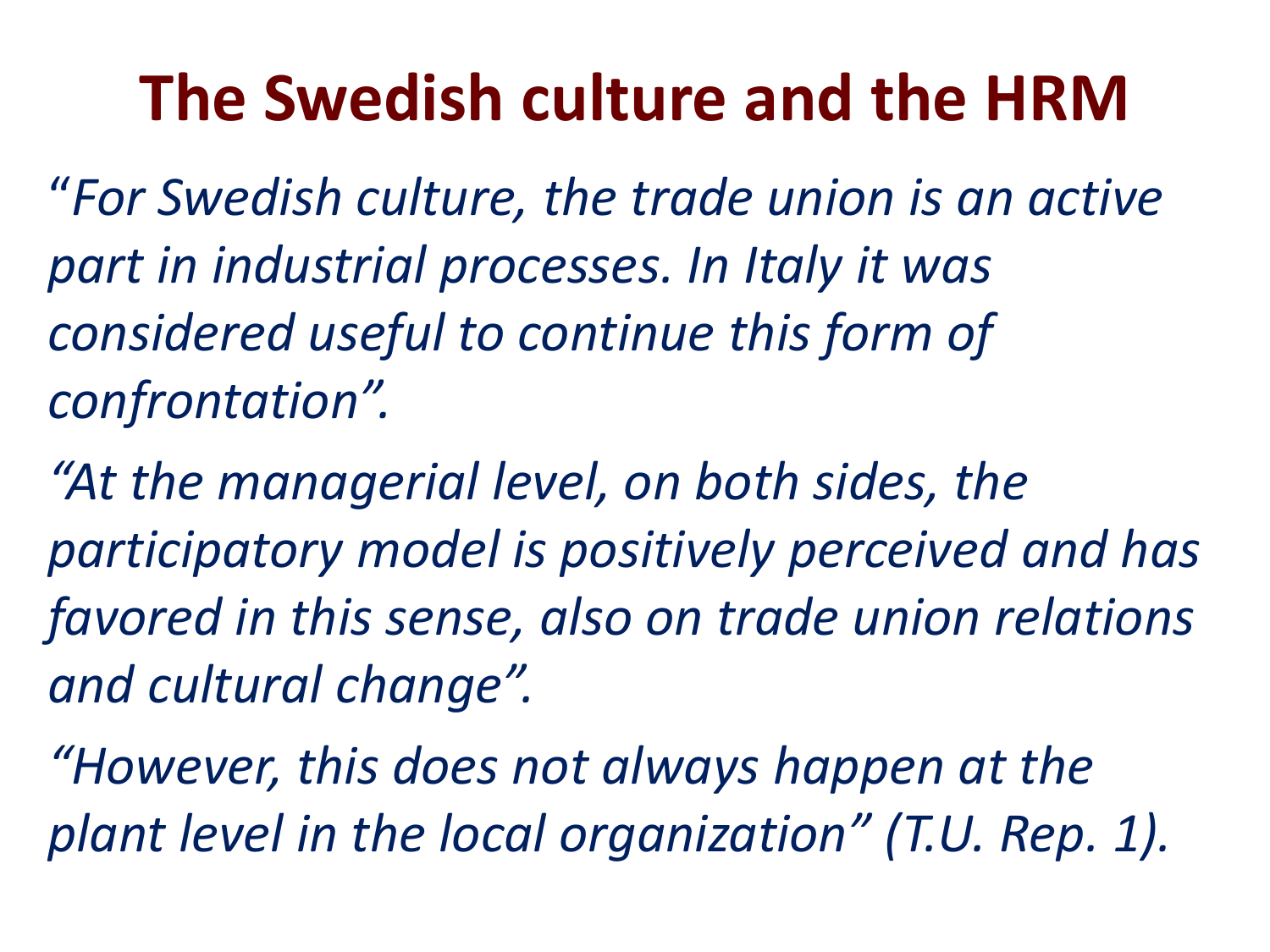### **The DP in the Electrolux Manufacturing System (EMS)**

- **The EMS** represents the translation of lean production in the Group, and is strongly focused on the "full involvement of workers", as well as on "sharing the objectives and their achievement at all levels"
- **The Business Plan Development (BDP)** defines the general objectives and improvement plans, including the annual definition for each site of the "Plan of participatory actions, and related investments, aimed at improving the expected results of the various indicators of productivity, safety, quality, costs, people". Three levels and co-ordination of all the team-leaders
- **EMS Way.** It is a working methodology based on the concept of operational leadership that provides for the active interaction between the different organizational levels in order to define the improvement objectives and allow each team to work "independently" to achieve them, with the support of the managerial.
- **Participation Systems**; the "5s Technique" for Problem Solving, Audit, Before&After. Teamwork. Suggestions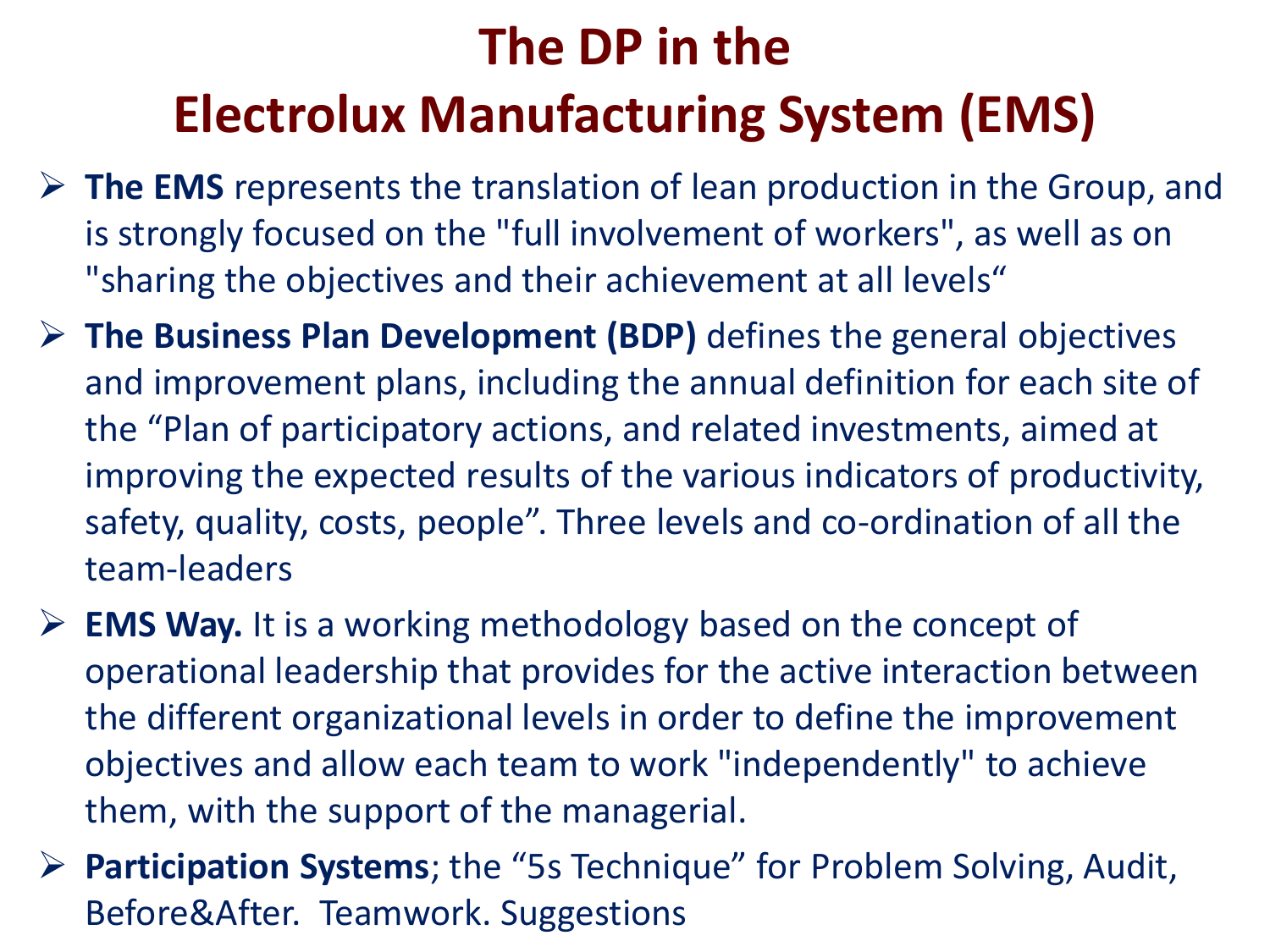# **Participation Systems: the EMS "5s Technique"**

### **EMS "5s Technique"**

It is a method that assigns each individual worker the role of:

- 1. controlling his / her workstation / work area, through
- 2. identification of the workstation standard;
- 3. identification and reporting of critical issues from the point of view of safety, quality, breaking position (red tog);
- 4. control, recognition and daily reporting of abnormal conditions;
- 5. subjecting to internal audits to verify the conditions and their maintenance.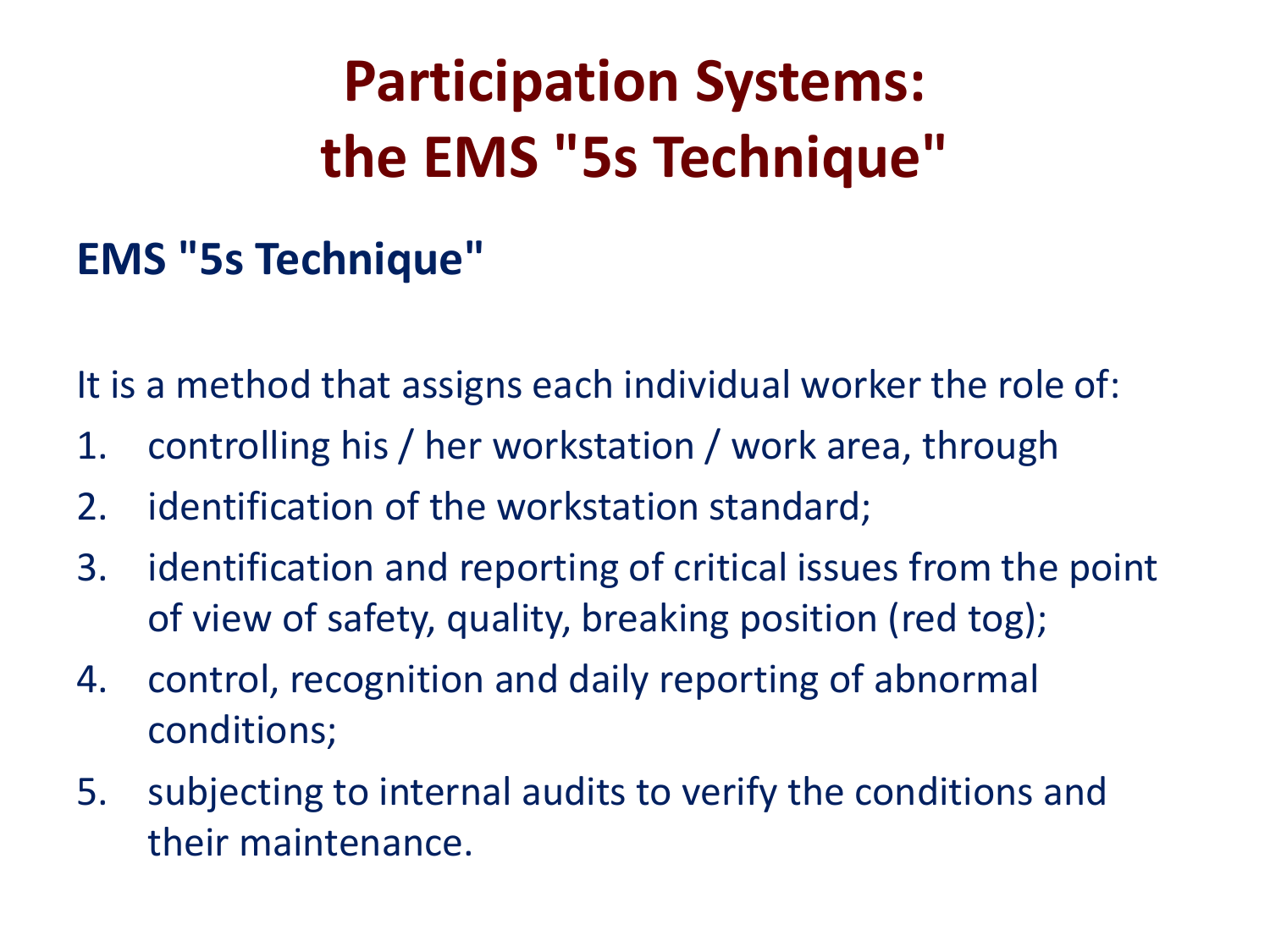## **The teamwork**

### **EMS Focused Teams**

- $\triangleright$  they are homogeneous groups of workers led by a Team Leader, who periodically share information on the trend of the pertinent indicators, on the conditions and safety standards and identify the corrective actions to be implemented.
- $\triangleright$  The activities of the Focused Teams take place through meetings, to be held at least once a month, lasting 10-15 minutes in the work areas where each member of the team can provide their own contribution through suggestions, requests for clarification or proposals for improvement. .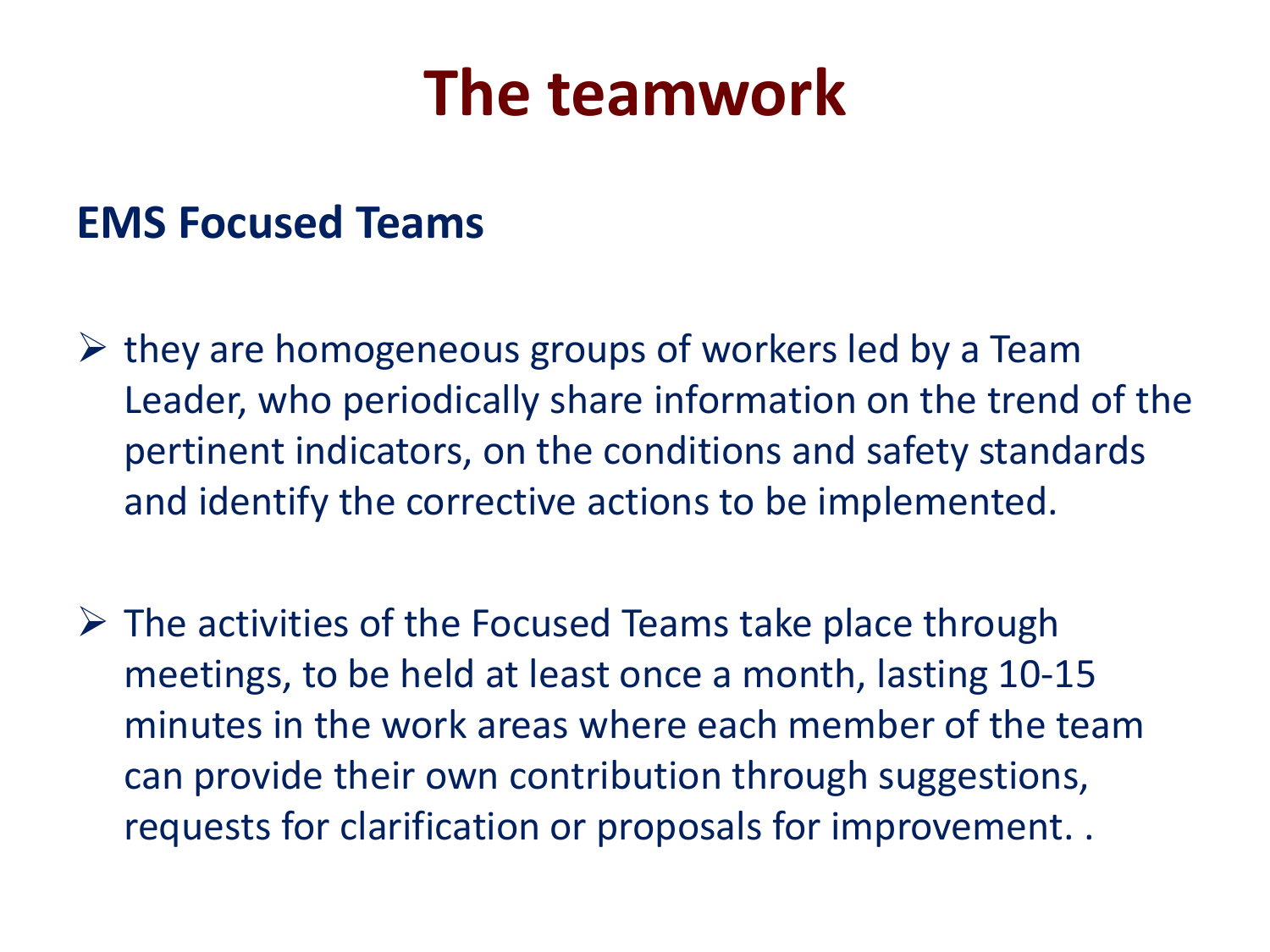# **Box of suggestions**

- $\triangleright$  Problem Solving approach, aimed at identifying the cause of a problem and eliminating it permanently.
- $\triangleright$  It takes the form of the possibility for the workers to prepare structured suggestions for improvement with the support of the company managers, i.e. the Team Leaders, responsible for times and methods, prevention and protection. They evaluate the feasibility and proceed with the implementation with very timely reduced (one week for simpler activities).
- $\triangleright$  The managers evaluate the feasibility of the suggestions received, and eventually promote their feasibility, also making this tool a method of involving staff.
- $\triangleright$  Through an inter-functional activity, the different teams thus have the opportunity to be an active part in the structured resolution of the problems in their area.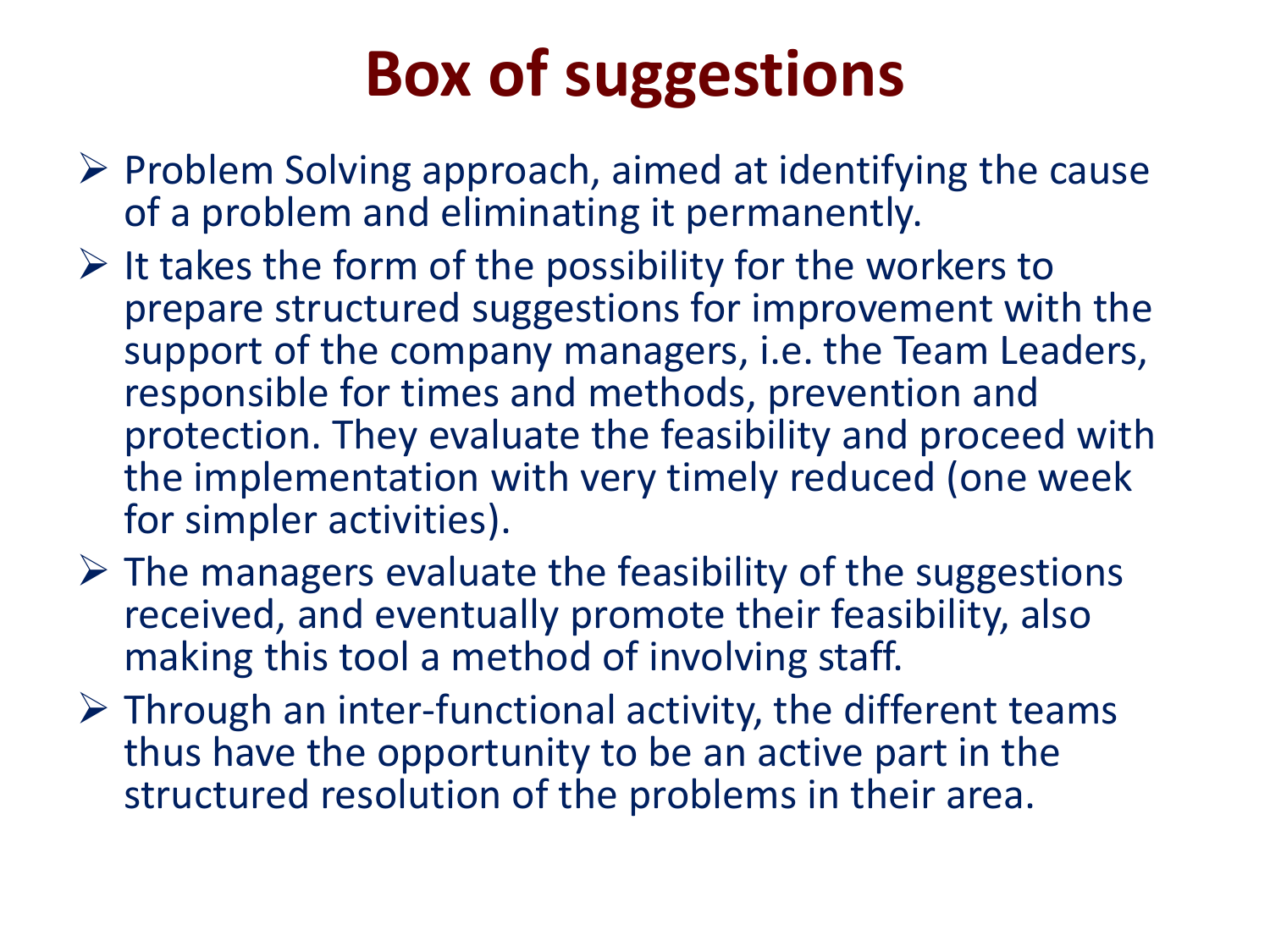## **The perception of workers about work**

- Has the work really become more autonomous and rewarding? Not really; they do not feel that they actually matter more.
- On the one hand, they admit the acceptance of some of their claims in the field of work organization (job rotation and enrichment), but on the other hand they still consider "*rather residual*", if not "*null and void*"
- The role of the delegates in anticipating change, too characterized in their opinion - by the unilateral choices of management.
- "*The decision-making power of the workers within the teams remains scarce, even if the workers solicit, with suggestions, possible improvements. Finding no response from the team leaders, the workers then tend to turn to the union*" (T.U. Rep).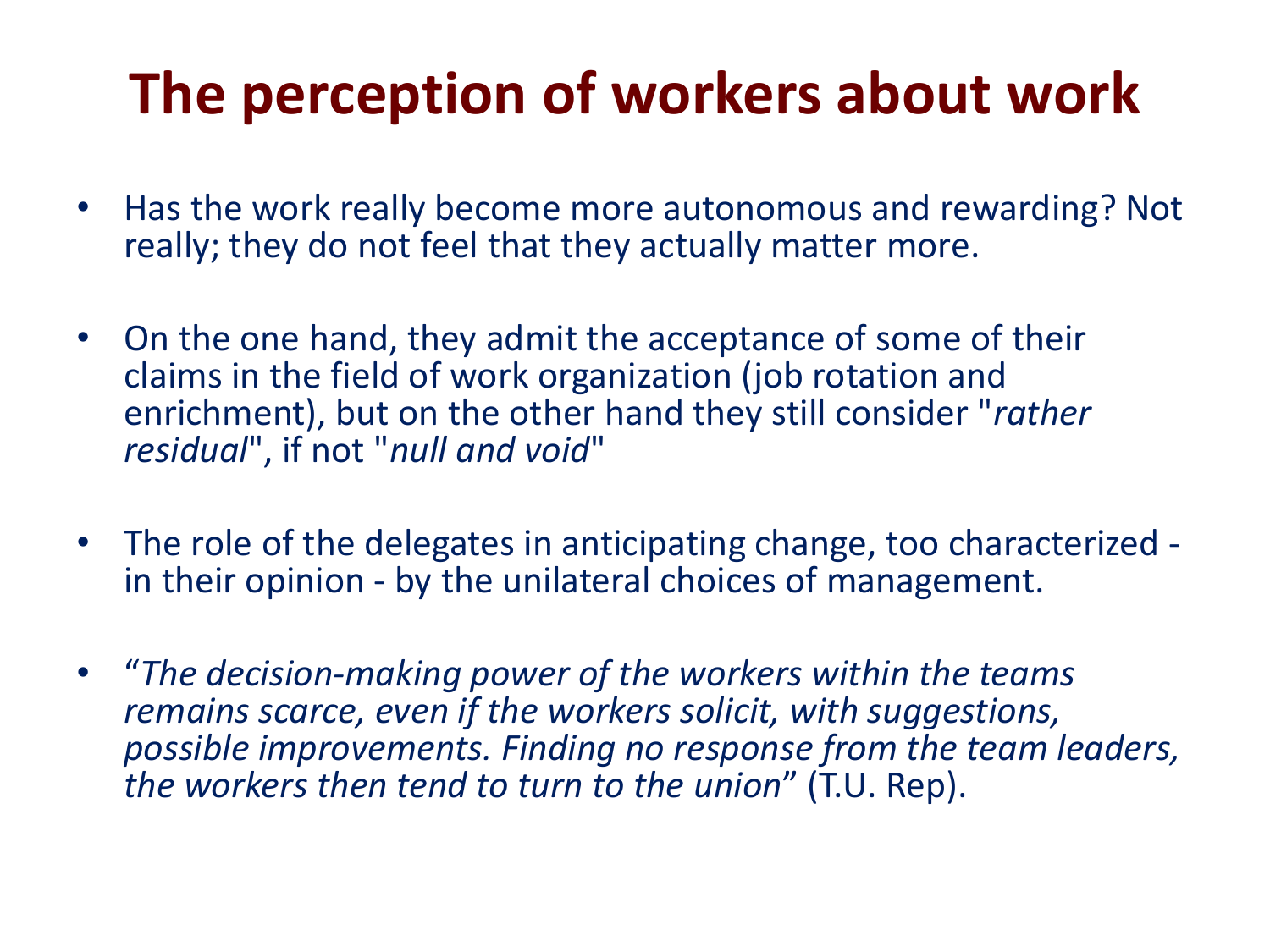### **Direct 2 – National Workshop The challenge of direct participation for new industrial relations at the time of digitization**

**FDV – Nat. and Lombardy FIOM-CGIL Milan, mid-November; 9,30 a.m. – 16,30 p.m. Chamber of Labor – CGIL**

Antonio Castagnoli, Gen. Secr. FIOM-CGIL Lombardy, Welcome greetings Salvo Leonardi, FDV, *Typological profiles and current issues of workers' participation: an introduction based on DIRECT 2*  Fabrizio Pirro, Work Sociologist Univ. of Rome, *Direct Participation in the times of digitalization: which challenges?* Tiziana Canal, Researcher at the INAPP; *Participation and quality of work in the Italian survey for Eurofound*

#### *Q&R Coffe break*

Roberta Turi, Lombardy FIOM Secretary; *Digitization, organizational innovation and industrial relations in the Lombard engineering sectors*

Matteo Gaddi.Work sociologist, *Team-working and industrial relations in the metalworking plants: an overview of some workers' surveys*

Scheduled interventions from Trade union delegates of the Group's plants

#### *Lunch break*

Adalberto Perulli, Professor of Labor Law, University of Venice; *Participation in the Electrolux model: between excursus and challenges for today*

*Q&R*

Michela Spera (National Secretary FIOM-CGIL) FIOM National, *Participation and industrial relations at Electrolux* Campagner, I.R. Resp. Electrolux Italy

Scheduled interventions from Trade union delegates from some Group's plants

Francesca Re David, National Secretary General FIOM-CGIL - Conclusions